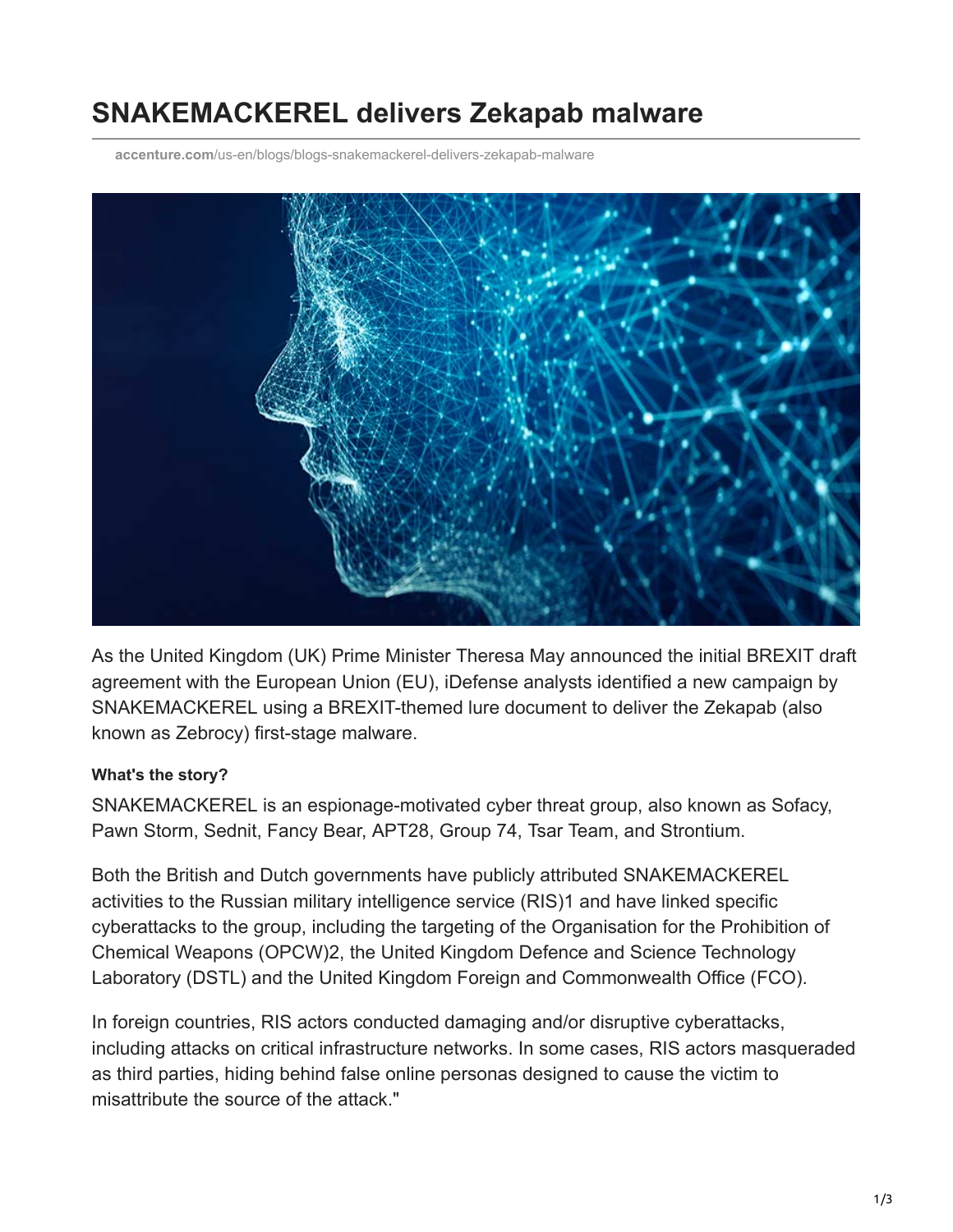According to the FBI, the SNAKEMACKEREL threat group "is part of an ongoing campaign of cyber-enabled operations directed at the United States government and its citizens. These cyber operations have included spear phishing campaigns targeting government organizations, critical infrastructure entities, think tanks, universities, political organizations, and corporations, leading to the theft of information.

## **[Download the report \[PDF\].](https://www.accenture.com/_acnmedia/PDF-90/Accenture-snakemackerel-delivers-zekapab-malware.pdf#zoom=50)**

### **What does it mean?**

The creation of this malicious document, coming on the day the UK government announced an initial agreed draft of the BREXIT agreement, suggests that SNAKEMACKEREL is a group that pays close attention to political affairs and is able to leverage the latest news headlines to develop lure documents to deliver first-stage malware, such as Zekapab, to its intended targets. The theme also reflects the targeting of the group which primarily focuses on NATO members, countries in Central Asia and those neighboring Russia.

Given the assumed association with the Russian military service, it is clear that the group has significant resources to target and compromise organizations. As a result, it requires extra investment in defensive measures. To protect the confidentiality, integrity and availability of business operations, Accenture Security recommends that organizations ensure their staff members receive security hygiene training and deploy intelligence-driven network and host-based defensive measures.

## **Why does it matter?**

Despite the public reporting and government accusations, SNAKEMACKEREL remains highly active. It is behind a large number of cyberattacks targeting global aerospace and defense contractors, military units, political parties, the International Olympic Committee (IOC), anti-doping agencies, government departments and various other verticals. NATO and EU member countries, as well as the United States, are of particular interest to the group.

SNAKEMACKEREL operations continue to be some of the most far-reaching and sophisticated cyber espionage and intelligence campaigns to date.

## Accenture Security

Accenture Security is a leading provider of end-to-end cybersecurity services, including advanced cyber defense, applied cybersecurity solutions and managed security operations. We bring security innovation, coupled with global scale and a worldwide delivery capability through our network of Advanced Technology and Intelligent Operations centers. Helped by our team of highly skilled professionals, we enable clients to innovate safely, build cyber resilience and grow with confidence. Follow us @AccentureSecure on Twitter or visit us at [www.accenture.com/security](http://www.accenture.com/security).